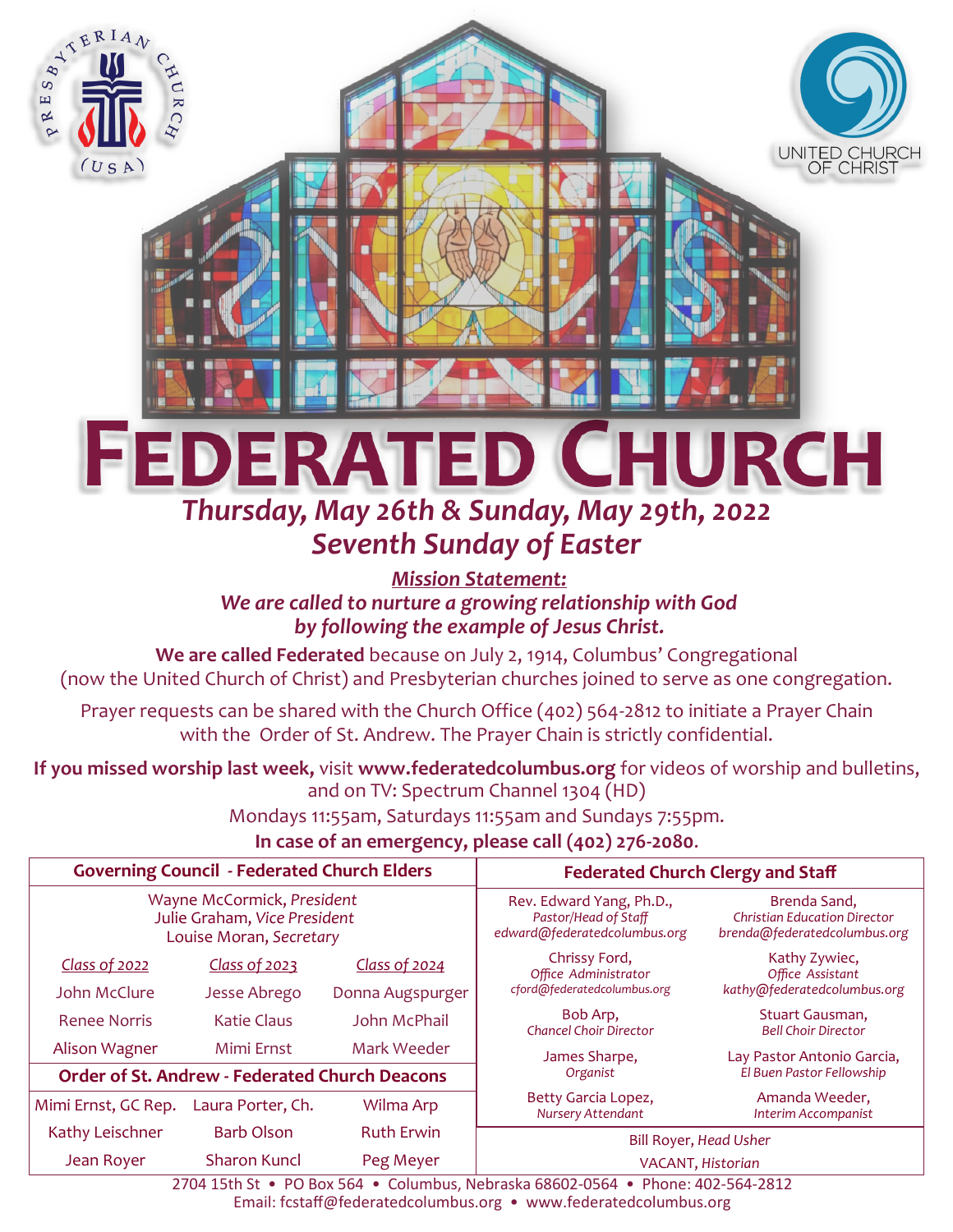# *Welcome to Worship at Federated!*

Thursday, May 26, 2022 & Sunday, May 29, 2022 7th Sunday of Easter Hymns, Songs, Prayers, and liturgies in **Bold** are for the participation of the **Congregation**

| PRELUDE | Patriotic Songs for Memorial Day | JOHN CARTER |
|---------|----------------------------------|-------------|
|         | James Sharpe, Piano & Organ      |             |

#### Welcome and Announcements

\*CALL TO WORSHIP **Presect of Account Account CALL TO WORSHIP** Presbyterian Outlook (Barbara Chaapel)

One: The Lord is king! Let the earth rejoice;

### **All: let the many coastlands be glad!**

One: The heavens proclaim his righteousness;

# **All: and all the peoples behold his glory.**

One: Light dawns for the righteous,

- **All: and joy for the upright in heart.**
- One: Rejoice in the Lord, O you righteous,
- **All: and give thanks to his holy name!**

# \***Opening Hymn #526** *For All the Saints*

Call to Confession

The proof of God's amazing love is this: that while we were yet sinners, Christ died for us. Christ rose for us. Christ reigns in power for us. Christ even prays for us. With such assurance, we need not fear confession but simply draw near to our maker in candor.

# **Unison Prayer of Confession**

**Almighty God, you have raised Jesus from death to life, and crowned him Lord of all. We confess that we have not bowed before him, or acknowledged his rule in our lives. We have gone along with the ways of the world, and failed to give him glory. Forgive us, and raise us from sin, that we may be your faithful people, obeying the commands of our Lord Jesus Christ, who rules the world, and is head of the church, his body.** 

#### **Moment for Silent Prayer**

# **Assurance of Pardon**

One: The saying is true and worthy of full acceptance that Christ died to save sinners. Siblings, believe the promise of the gospel:

# **All: in Jesus Christ, we are forgiven.**

# **Passing of the Peace**

One: The peace of Christ be always with you.

# **All: And also with you.**

One: Let us offer one another a sign of peace.

#### Listening for God's Word

Children's Sermon Brenda Sand, Christian Education Director SPECIAL MUSIC **Battle Hymn of the Republic Besides Howe & STEFFE** Bob Arp, Soloist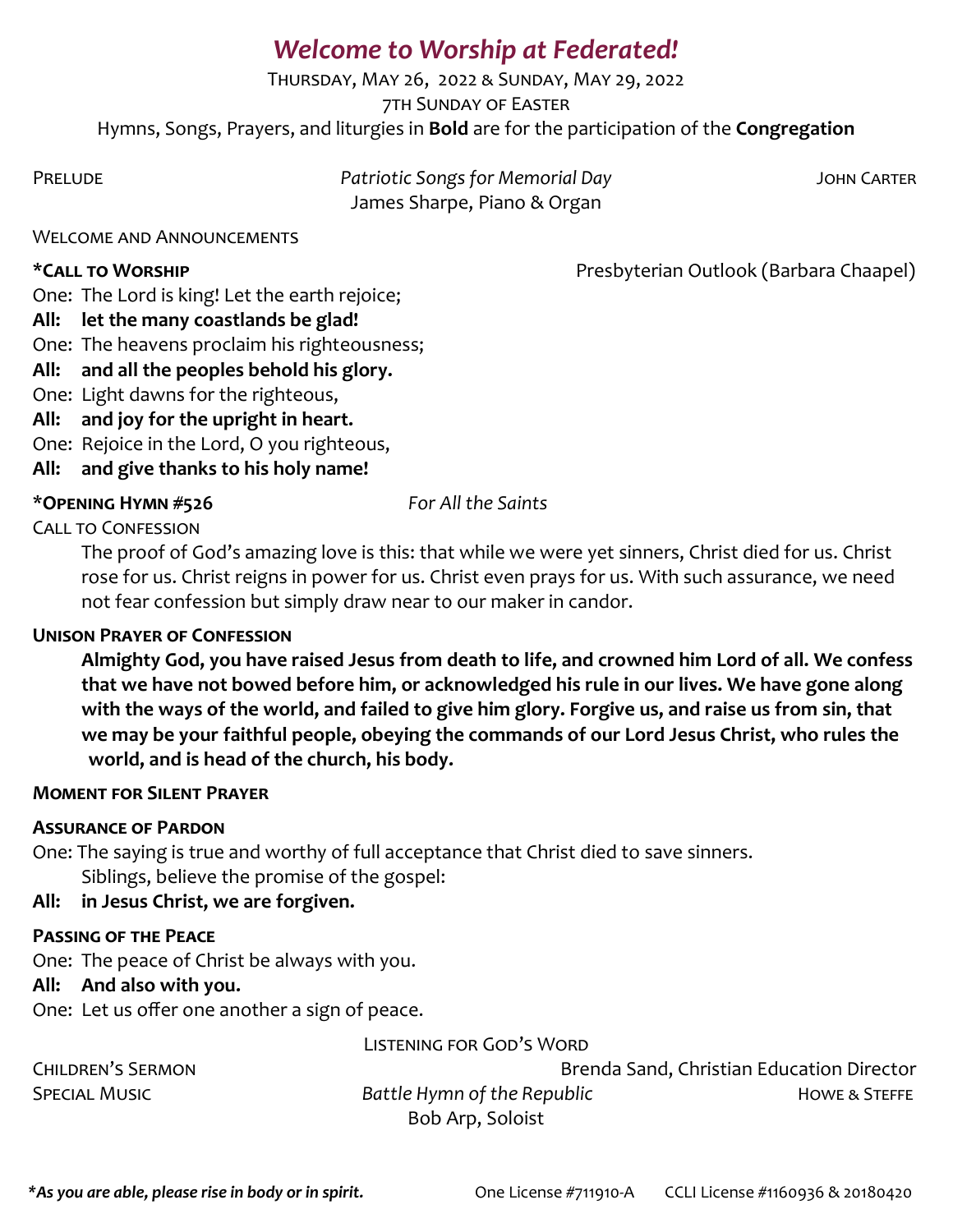#### PRAYER FOR ILLUMINATION **PRAYER FOR ILLUMINATION**

#### **Scripture Reading**

Acts of the Apostles 16:16 - 34 Pew Bible, NT, Page 136

### One: This is the Word of God for the people of God.

**All: Thanks be to God!**

**Responding to God's Word**

**\*Affirmation of Faith:** "Why Should I Feel Discouraged?" by Civilla D. Martin Why should I feel discouraged? Why should the shadows come? **Why should my heart be lonely and long for heaven and home, when Jesus is my portion?** My constant friend is he: his eye is on the sparrow, and I know he watches me; **his eye is on the sparrow, and I know he watches me.**

"Let not your heart be troubled," his tender word I hear, **and resting on his goodness, I lose my doubts and fears; though by the path he leadeth but one step I may see:** his eye is on the sparrow, and I know he watches me; **his eye is on the sparrow, and I know he watches me.** 

Whenever I am tempted, whenever clouds arise, **when song gives place to sighing, when hope within me dies, I draw the closer to him, from care he sets me free:** his eye is on the sparrow, and I know he watches me; **his eye is on the sparrow, and I know he watches me. Amen.**

#### **Prayers of the People**

#### **The Lord's Prayer**

**Our Father, who art in heaven, hallowed be thy name. Thy kingdom come, thy will be done, on earth as it is in heaven. Give us this day our daily bread, and forgive us our debts, as we forgive our debtors. And lead us not into temptation, but deliver us from evil, for thine is the kingdom, and the power, and the glory forever. Amen.**

Invitation to the Offering Offertory *America the Beautiful* Marcia Wells **\*Doxology** *Praise God, from whom all blessings flow; Praise Christ, all people here below; Praise Holy Spirit evermore; Praise Triune God, whom we adore. Amen.*

**\*Unison Prayer of Dedication** Timothy Matthew Slemmons

**Gracious God, we are blessed to know you through Jesus Christ, whom you have sent. Help us, we pray, to make your name known to the world, and use these gifts for that very purpose, so that the love you and your Son have shown your church may be revealed throughout the world. This we ask on behalf of all who will come to believe in Jesus through the witness of your people, that we may be all one in Christ Jesus by the power of the Holy Spirit. Amen.**

| *CLOSING HYMN #138 | Holy, Holy, Holy! Lord God Almighty!         |                            |
|--------------------|----------------------------------------------|----------------------------|
| *BENEDICTION       |                                              |                            |
| POSTLUDE           | Fanfare for the Common Man                   | A. COPLAND, ARR. R. BRISON |
|                    | Café La Fed is hosted by Membership & Growth |                            |

SERMON **Edward Yang, Pastor**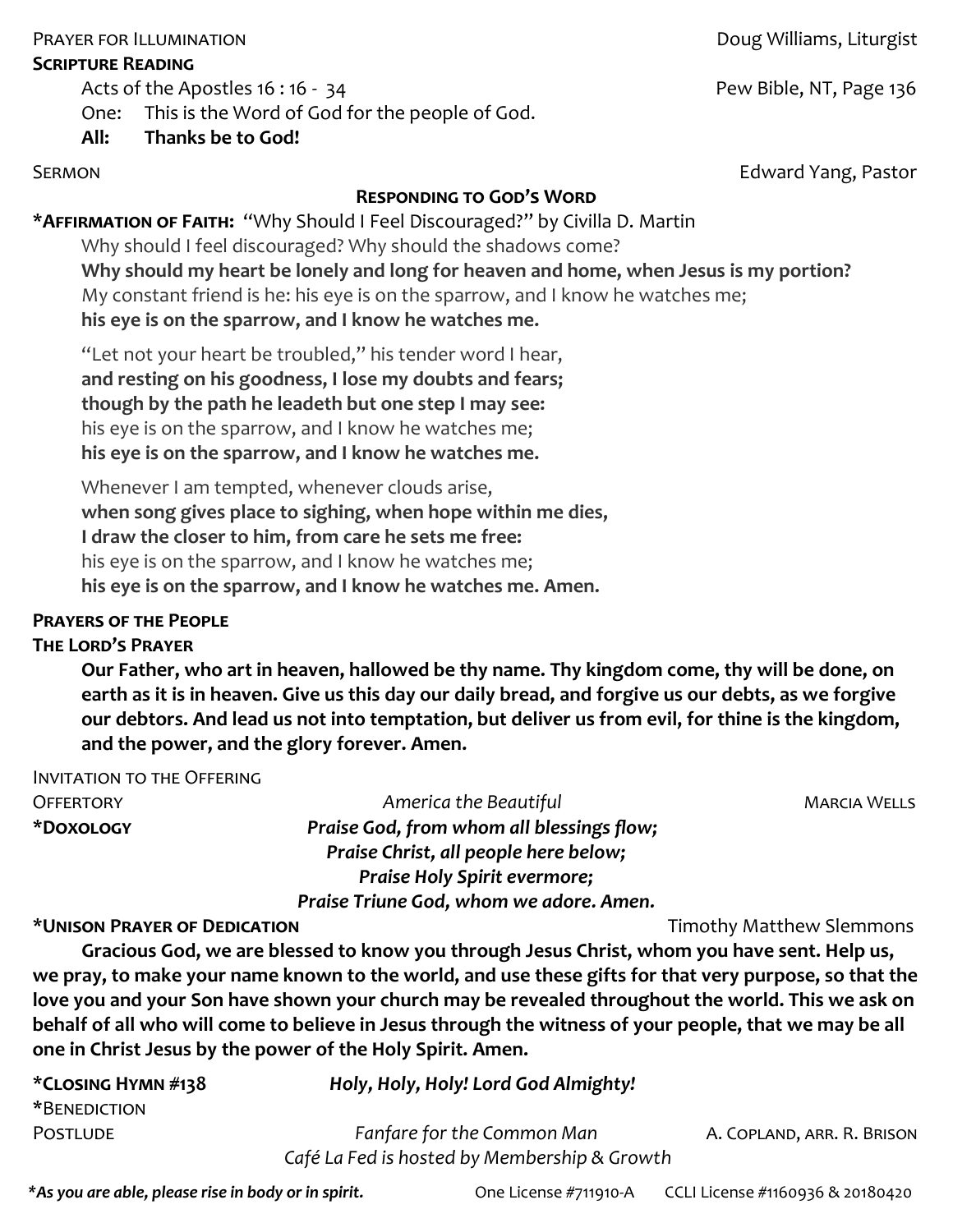![](_page_3_Picture_0.jpeg)

# **Congratulations to all the graduates and their families!**

![](_page_3_Picture_2.jpeg)

- Congratulations to the granddaughter of Guy & Linda Wheatly, Olivia Richmond, who graduated from Kearney HS and will be attending UNL in the fall
- Congratulations to the granddaughter of John & Nila Novotny, Liz Luehrs (daughter of Tyson & Christina Novotny) who will graduate from Omaha Burke HS and will be attending UNL in the fall
- Congratulations to the daughter of Clark & Marcia Grant, Emily Grant, who graduated from Kansas State University with her masters in Biomedical Veterinary Science & will attend UNL/Iowa State in the fall
- Congratulations to the daughter of Byron & Peggy Meyer, Shaylynn Meyer, who graduated from Briar Cliff University with a Doctorate in Physical Therapy
- Congratulations to the children of Chrissy Ford who graduated
	- Conner Mueller, graduated from Central Community College & will attend UNL in the fall
	- McKayla Mueller, Certificate of Completion from Divines Professional Academy, is working in a salon in Lincoln
- Congratulations to the grandchildren of Sharon Kuncl who are graduating
	- TJ Andreasen, MBA
	- Luke Andreasen, BS degree in Biology & will begin dental school at UNL
	- Jake J. Long, BS in business from UNL
	- Reva Long, Graduating from Elkhorn South & will attend UNL in the fall
- Congratulations to the grandchildren of Jan Pickrel who are graduating
	- Lily Pickrel, BSN-RN, will be in Neuro/Trauma ICU at Bryan West
	- Grant Pickrel, Fullerton High School & attending Chadron State in the fall
	- \* Kian Pickrel, Kindergarten graduate from Fullerton Public

![](_page_3_Picture_19.jpeg)

![](_page_3_Picture_20.jpeg)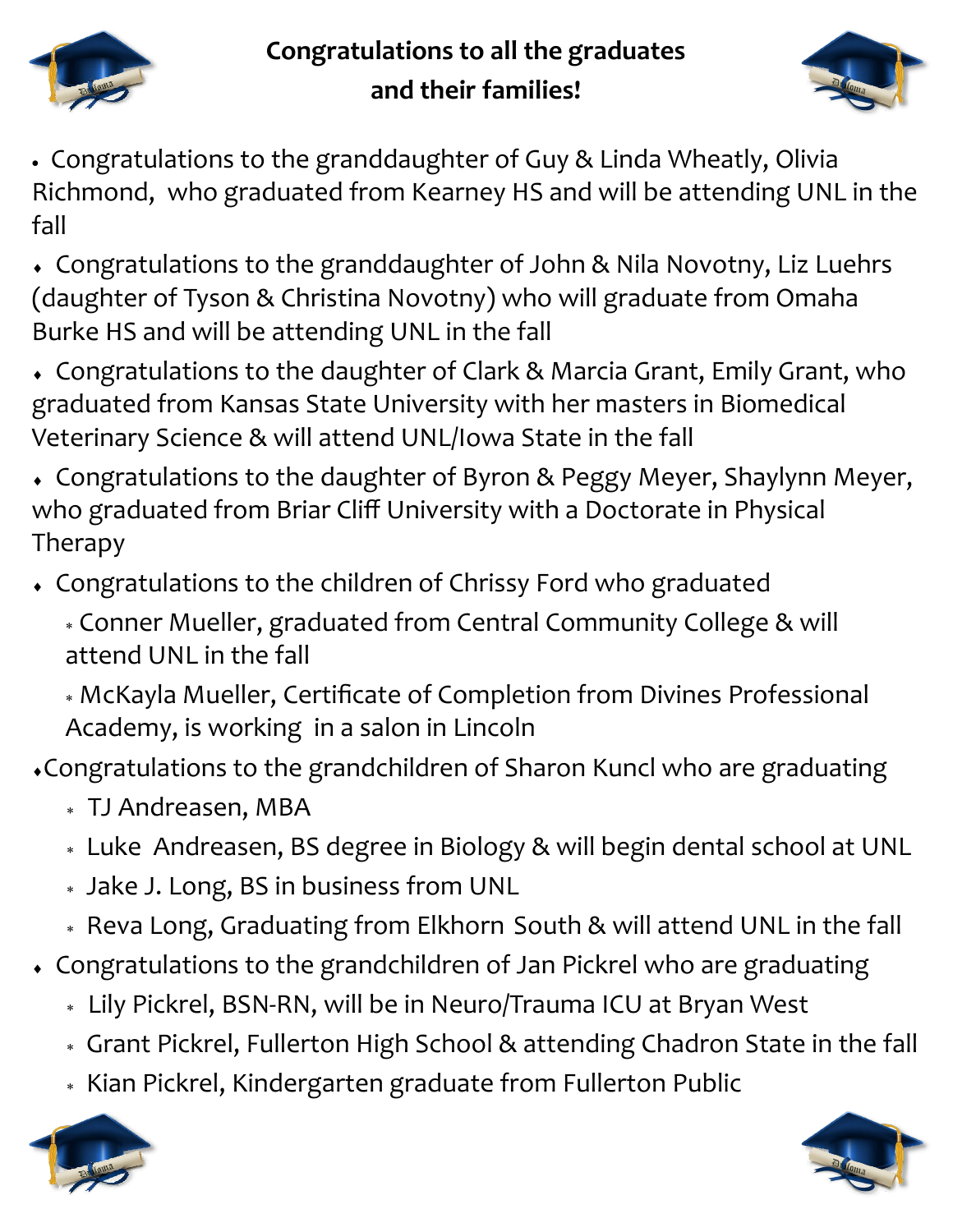![](_page_4_Picture_0.jpeg)

![](_page_4_Picture_2.jpeg)

Volunteers Needed - adult and youth (7th grade - 12th grade) helpers needed for Vacation Bible Camp. Please use the QR code or email brendajsand@gmail.com if you are able to help.

Use the QR code below to register children ages 3 years - 6th grade or you can pick up a form at the Church office.

![](_page_4_Picture_5.jpeg)

![](_page_4_Picture_6.jpeg)

Use the QR code below to register as Volunteer Staff at Vacation Bible Camp

![](_page_4_Picture_8.jpeg)

The Bookworms group meets once a month on the 4th Monday of the month. If you are interested in finding out more about it contact Nila Novotny.

#### **Meals on Wheels**

Federated is scheduled to deliver Meals on Wheels Monday, June 27 through Fri. July 1. Cec Bartholomew will coordinate, 402-564-0264 or 402-276-8193. Thank you to faithful servants.

I would like to extend my thanks to all the people who helped me after my recent surgery. Thank you for all the prayers, calls, cards and visits, they definitely helped with the healing process! To the Order of St. Andrew's ladies who brought food over: Thank you so much! It was terribly helpful to have those delicious meals! Many thanks and blessings! *Carol Bottum*

**Social Concerns and Mission Committee Monthly donation requests: April, May, June** - Bathroom Tissue and Paper Towels to be donated to Center for Survivors.

Cub Scout Pack 279 is needing some leadership help, a Cub Master and a Committee Chair. Boy Scouts of America will offer all of the training that is needed to help lead the Cub Scout pack. Email Tracy Brandt for details. Tracy.brandt@scouting.org

![](_page_4_Picture_15.jpeg)

Federated's Day for Habitat for Humanity  $\mathbf{a}$  is June 25th. It is the for Humanity<sup>®</sup> last day of the build so it will involve finish

work. We will need workers AND people to provide a midmorning snack and lunch. For more information, please contact Katie Claus. There will be a sign up sheet in the Narthex starting May 15th. Please, won't you help?

**Landscape Update:** The new landscape plan is scheduled to begin soon. The first phase will be the northwest parking lot areas on the south and east sides of that entrance. Short Landscaping will begin removing most of what remains in those areas. They are anticipating that the process will begin sometime during the last week of May depending on the weather. The Landscape Committee is requesting that no one parks in that parking lot M-F during the hours of 8:00 AM-5:00 PM. There will be large machinery used to remove stumps, rocks, and dirt. There are still a few beautiful Hosta plants that can be transplanted. Please contact Wilma Arp or Sue McClure to make arrangements to dig up those plants. Thank you for your cooperation.